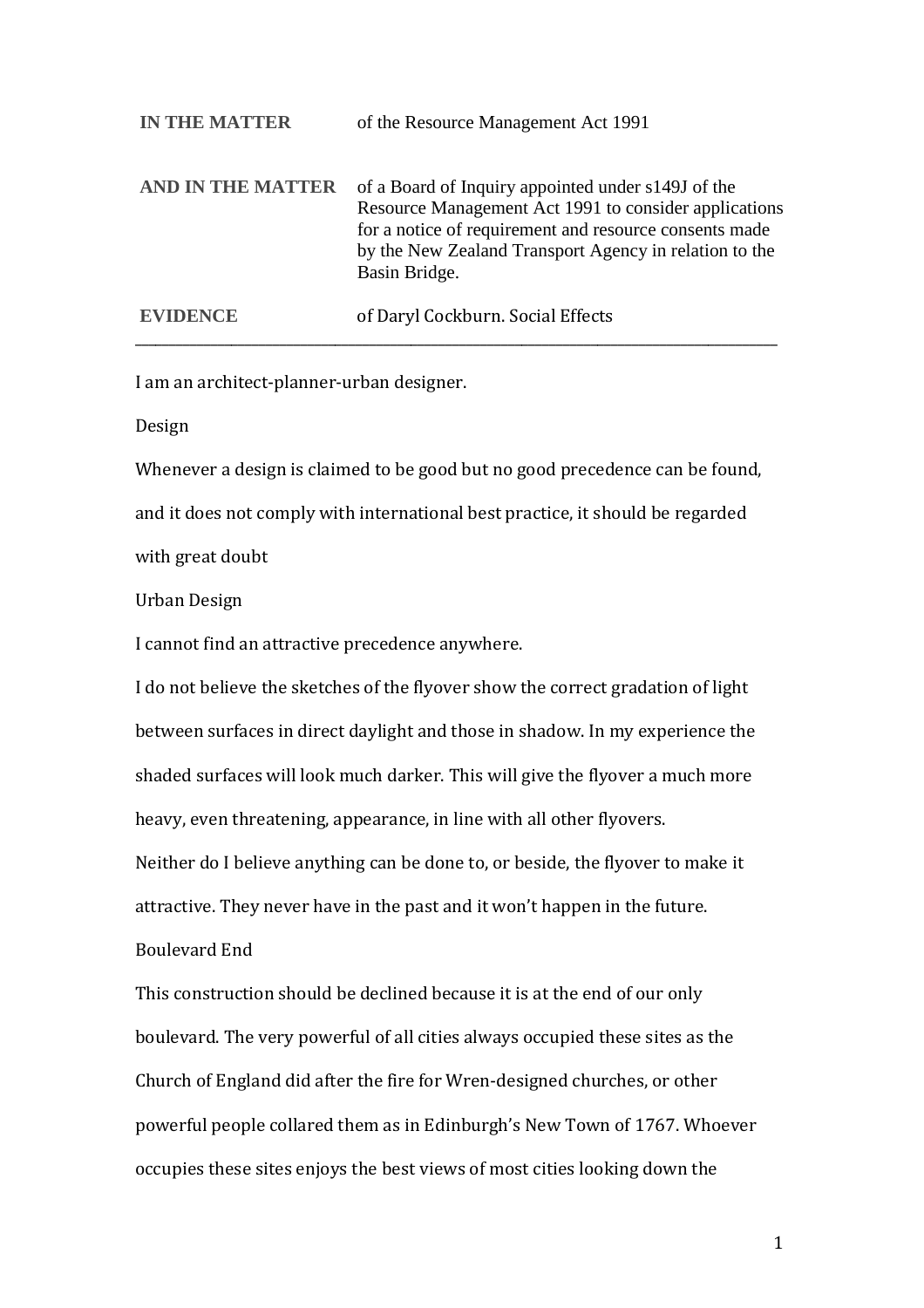boulevards, and these sites are constantly impressing the burghers with their prominence.

And it is beside and above our only world-renown park.

Sites like these should not be chosen for flyovers.

The growth of the eastern and southern suburbs is not enough to warrant high cost roads and tunnels.

Wellington probably has the smoothest traffic flow of any other capital city or city of similar size.

Increased traffic to the airport can be accommodated by extending the rail system to it and increased busing. Changes to the Basin roundabout should be to promote the non-car modes at grade and to discourage car-use.

The purpose of the investment of \$90M in the fly-over is to achieve some positive socio-economic effects for the local community. Dr Neil Douglas's evidence explains why the flyover funds should be diverted to rural roads. I will address aesthetic matters and the way the social effects could be improved. The transport system is the most important man-made factor in urban planning. The shape of an urban area like Wellington is determined by its geography but the skeleton and circulation system of the urban body is its transport system. The choice of the mix of modes of that system is probably the most significant way urban planners can influence the social life of settlements. The most important effects of major infrastructure projects are their social effects I have studied and worked with the 'haves' for 57 years. Especially since selling my last car 21 years ago I have watched the way the 'haves' make transport decisions and the users' respond to them. I hope this evidence will show that working with hundreds of clients has shown me their motivations for their briefs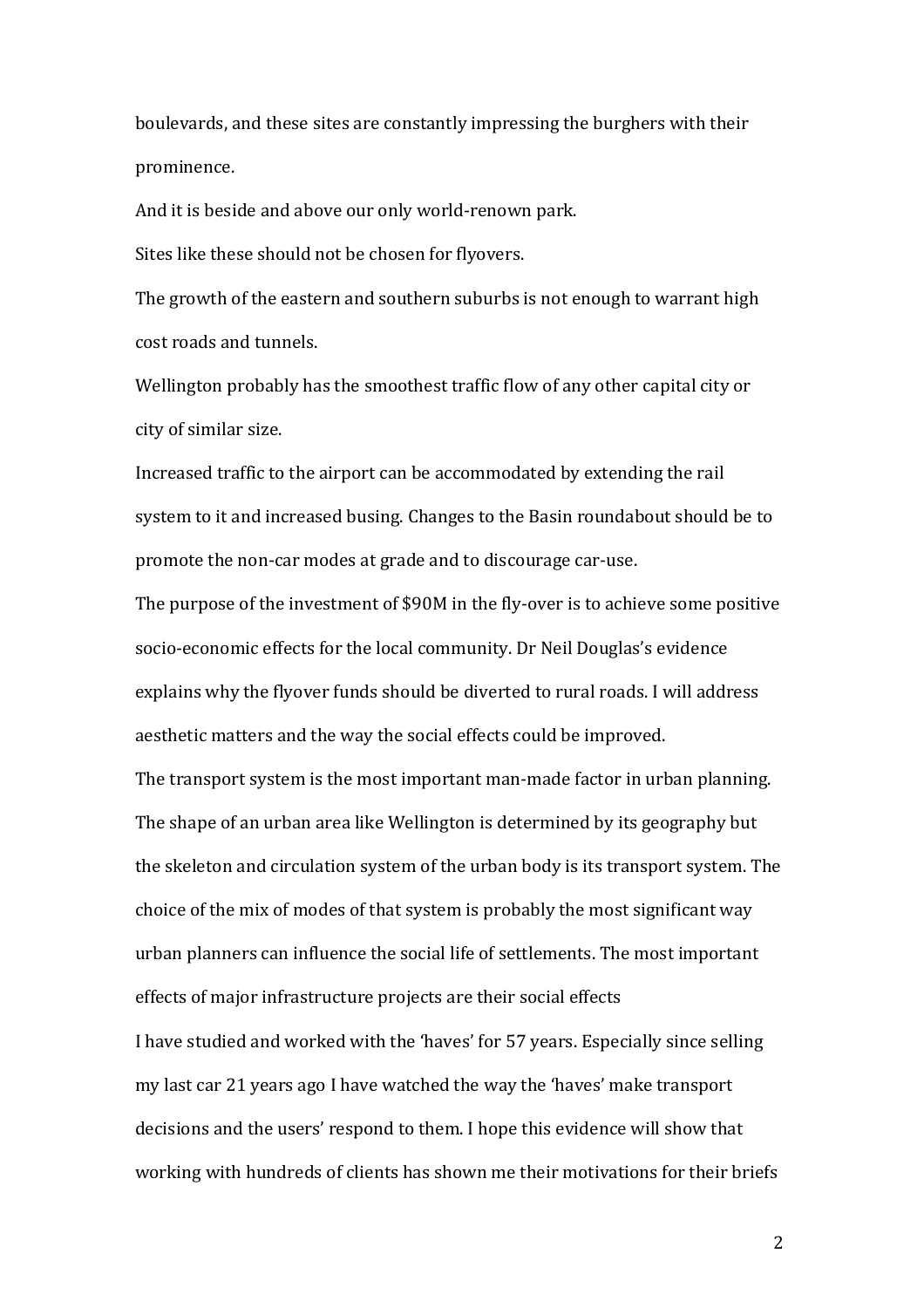and designs are usually, or often, more emotional than logical and that the major considerations in transport plans should be their social effects. I am convinced plans are made without awareness of the real needs of most users, especially the 'have-nots', and the extent to which the transport system determines behaviour. The flyover is continuing the trend of every major Wellington roading plan. They all under-estimated the social effects, especially on the 'have-nots'. The first is; **Severance.** My home and office is above the Vivian/Tory intersection. The cycle period of the traffic lights is 1min50sec. Waiting 1min50sec seated comfortably in a car cannot be compared to waiting 1min50sec standing in the weather. The temptation to jay-walk one-way roads is suppressed by the way one-way multilaned roads promote car racing and have no refuges between lanes. These roads are very real barriers to pedestrians and make it very clear the car is king. They elevate the status of the motorist and promote negative feelings in pedestrians. One-way roads, and large car-parks, are the most dehumanizing severance factors in all settlements. They promote dysfunctional behaviour and should be replaced by 2-way streets and small car-parks.

Carriageways through all the non-industrial parts of settlements need to be traffic-calmed to reduce their severance between footpaths. All parents and grand-parents know carriageways and driveways have become the killing fields of the world. 3,000 people are killed and 20,000 maimed on them by cars every day. As many children are traumatised on driveways as on carriageways. Children don't count in town planning. Their rights on our streets have been completely removed. The dysfunctional behaviour of many of our young has developed not just from the demise of religion and increase in TV. Danger from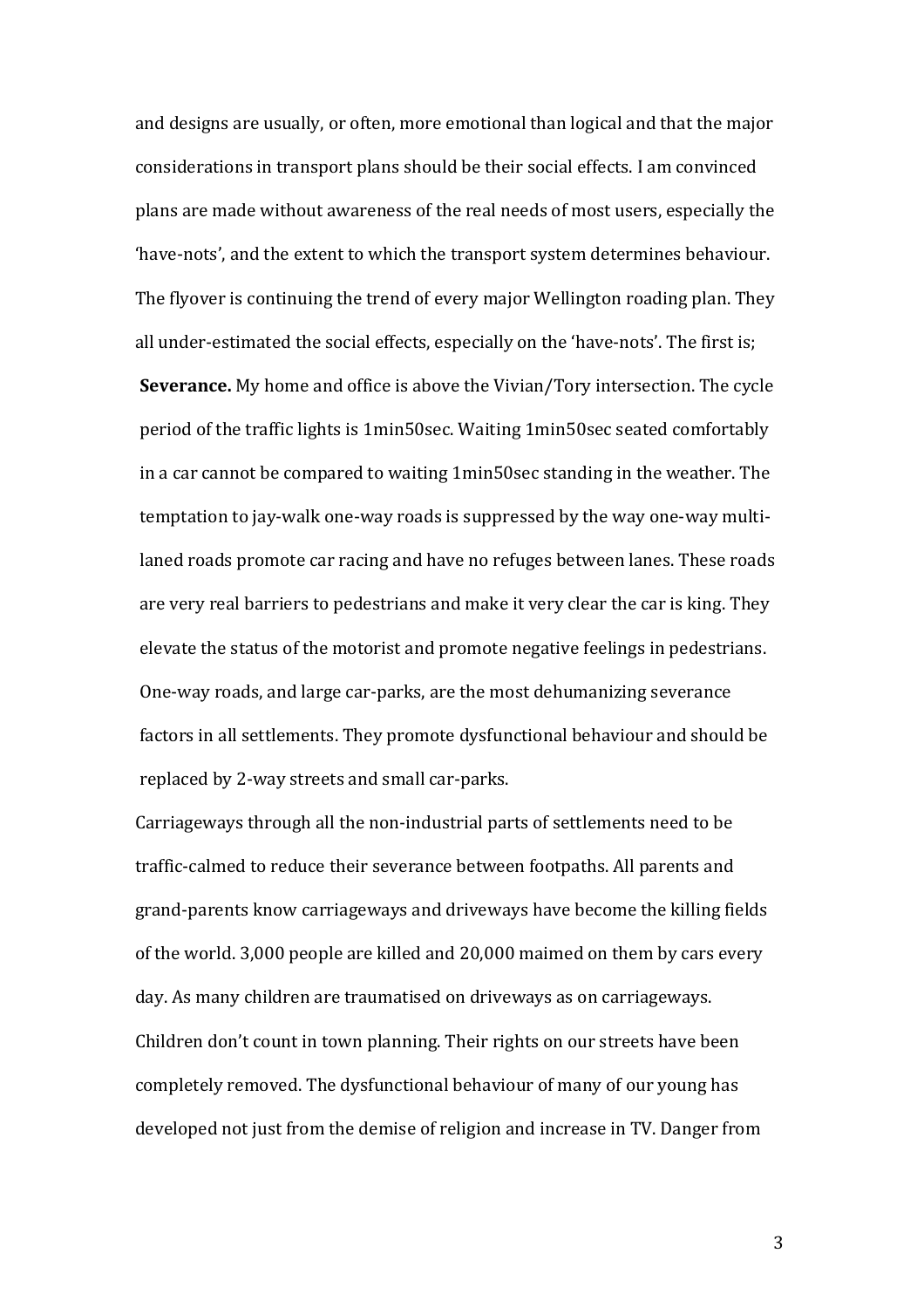cars has removed nearly all spontaneous communal play, and given elders domination of all their movements. The sad social effects are now being studied Our streets are adequate for slow commercial traffic, the non-car modes and restricted car-use. We don't need new roads at very high costs to relieve brief congestion.

Severance is caused mainly by the car-dependent motorist. No more funds should be spent on their wants. Many people, the 'haves' especially, want to use their cars, to luxuriate in the dispersed life-style, and look as good as they possibly can at all times. This attitude has turned every carriageway from a communal space into a dangerous barrier between all footpaths. Severance has become total throughout our settlements. The flyover should be declined and the \$90M spent on the promotion of the non-car modes toward the removal of all severance

## **Status and Respect**

Another social effect of building new flash roads is that it gives very clear evidence that motorists deserve rewards ahead of others. Transport is a social science much more than it is a physical science. For millennia mobility by boat, horse or wheels has been more than just a matter of getting from A to B. It's a matter of being seen to be doing it in a manner which garners the most status and respect from the rest of us. Being respected, that is 'looking good', is crucial to everyone. It is particularly valued by our young folk. They crave the maximum respect of their peer group. Waiting at traffic lights or bus stops whilst cool 'roosters' cruise by pulling 'chicks' drives them toward car-use. Petrol-head parents make it worse. Bicycles at Hutt Valley High fell from 200 to 20 in 10 years when parents gave 2<sup>nd</sup>-hand imports as rewards.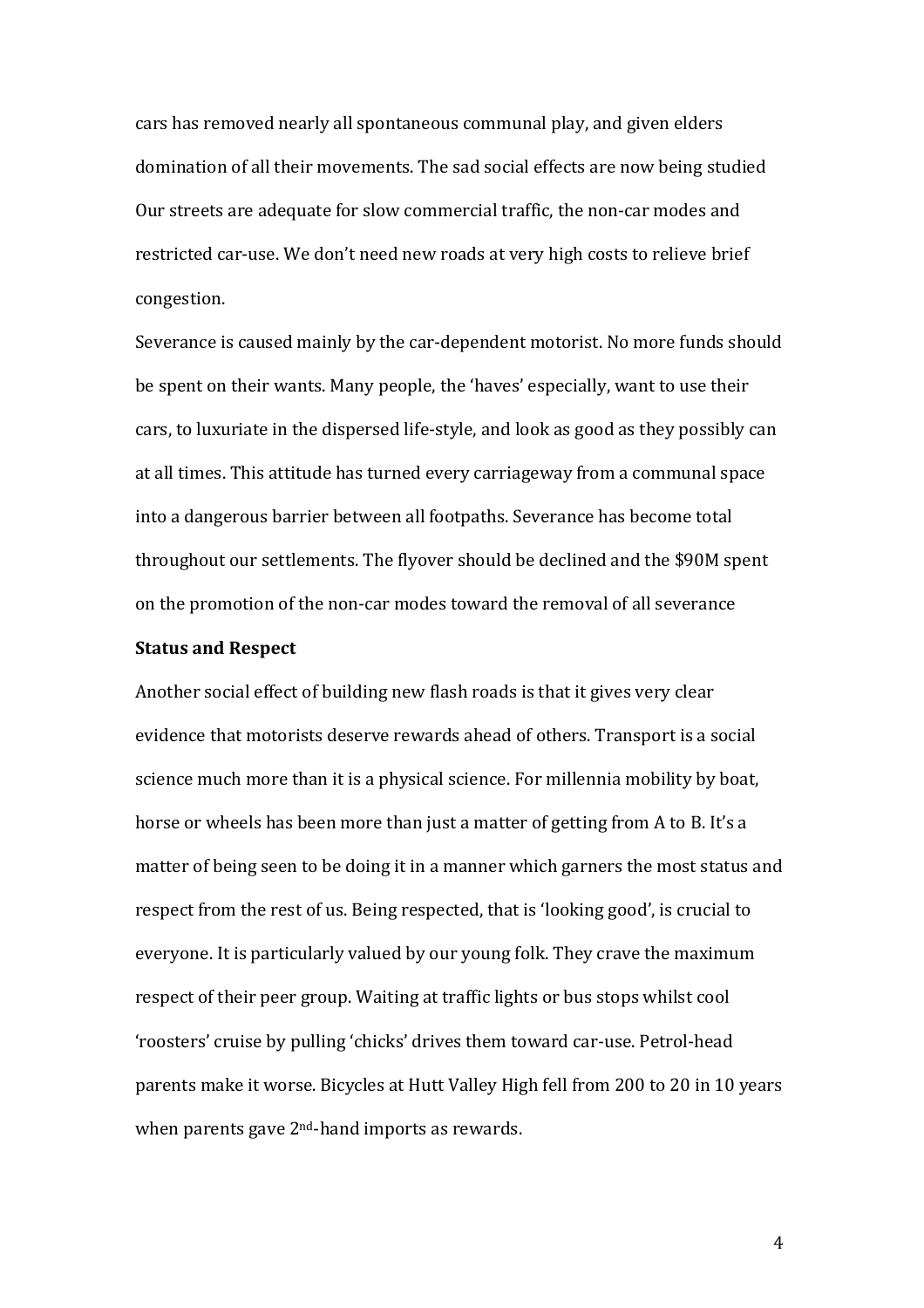Cars promote our natural competition for respect. The non-car modes are described as being 'democratic' because they promote 'togetherness' and community-building. But many people, especially those hiding their low selfesteem, dread the stigma of being seen on a bike or in a 'loser cruiser', young people's slang for bus. It's a sign of failure as a past-mayor once said. To be seen on the non-car modes many 'have-nots' need the 'haves' to lead the way as role models. They want to be associated with the 'haves' not the losers. To attract the 'haves' the non-car modes must be very respectable in every way, which is the main reason light rail should be funded by NZTA; it's the acknowledged leader in being democratic to reduce congestion.

Our feelings toward cars and car-use are so strong they outweigh logic. Their convenience and feelings of comfort and the 'looking good' factor, are so huge in our lives we ignore our role models to our boy&girl-racers and all the other negative factors but still we try to use them for most local and regional travel. But with leadership it can be changed.

Travel behaviour adapts to the quality of the transport modes. People are especially drawn to the highest status modes as recent surveys of Sydney's Light Rail plans confirmed. Quality non-car modes attract the 'haves' which in turn increases attraction to the 'have-nots', and congestion declines.

**The 'Gap'** between the 'haves' and 'have-nots' is the main cause of social dysfunctions in all societies. 'Haves' seem to be unaware of the feelings of envy, jealousy, failure and anger which many 'have-nots' live with 24/7. Most violence can be traced back to the lack of respect they feel from 'the gap'.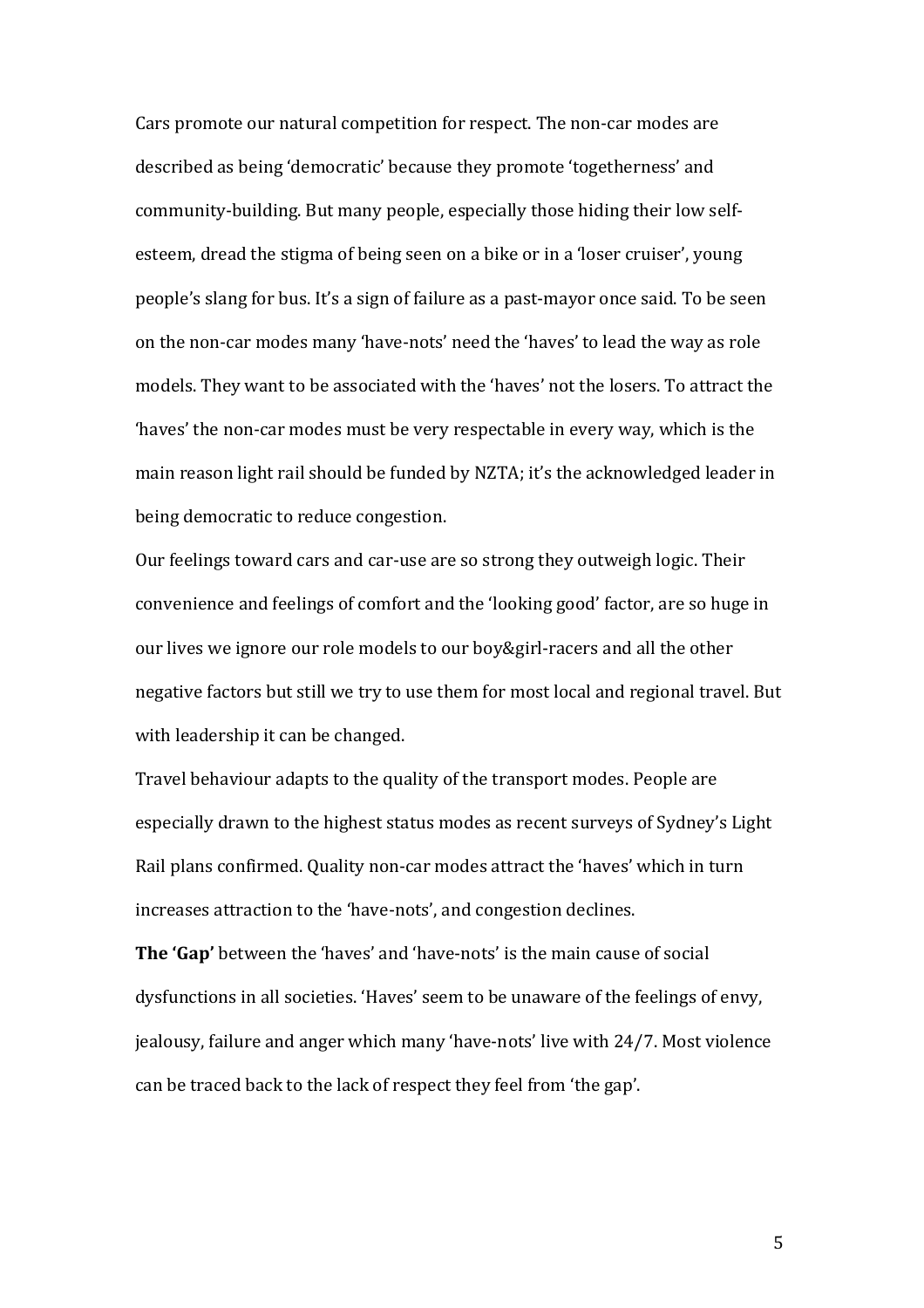Every time we build infrastructure mainly for cars instead of infrastructure for the non-car modes we send a clear message that we respect the wants of the 'haves' the most.

Many 'have-nots' have cars but struggle to fund them. John Russell of Naenae College estimated (UN Rights of the Child) 20% of Hutt Valley pupils in some schools had never been to Wellington CBD. Bikeways and affordable non-car modes would improve their accessibility.

Parking and new roads promote car ownership (refer addendum para m&n) which promotes car-use often both funded with difficulty. Kiwis spend 50-75% more than Europeans on transport and 25% of our children "remain mired in poverty" (DomPost 9 Dec pA4) probably partly due to the cost of cars. Impressions from my tenants suggest another 25% experiences poverty every day. Many 'haves' do not have enough contact with them to know. The car promotes intimacy within it, but road-rage and parking-rage between them. Reducing their ownership and use, and mixing all classes of people in the non-car modes, helps close the perceived 'Gap' with positive socio-economic effects. Humanising our towns by reducing car ownership and use should be the principal priority of our urban transport plans.

### **The Future**

The main mistake of our post-war urban plans was the building of the wrong half of the transport system; motorways instead of bikeways and trams, like Auckland. The second was making rules to enforce on-site car-parks. They both promoted car ownership and use.

Wellington probably has the least traffic congestion of any capital in the world, and is the best city in the world because its geography makes it a cul-de-sac city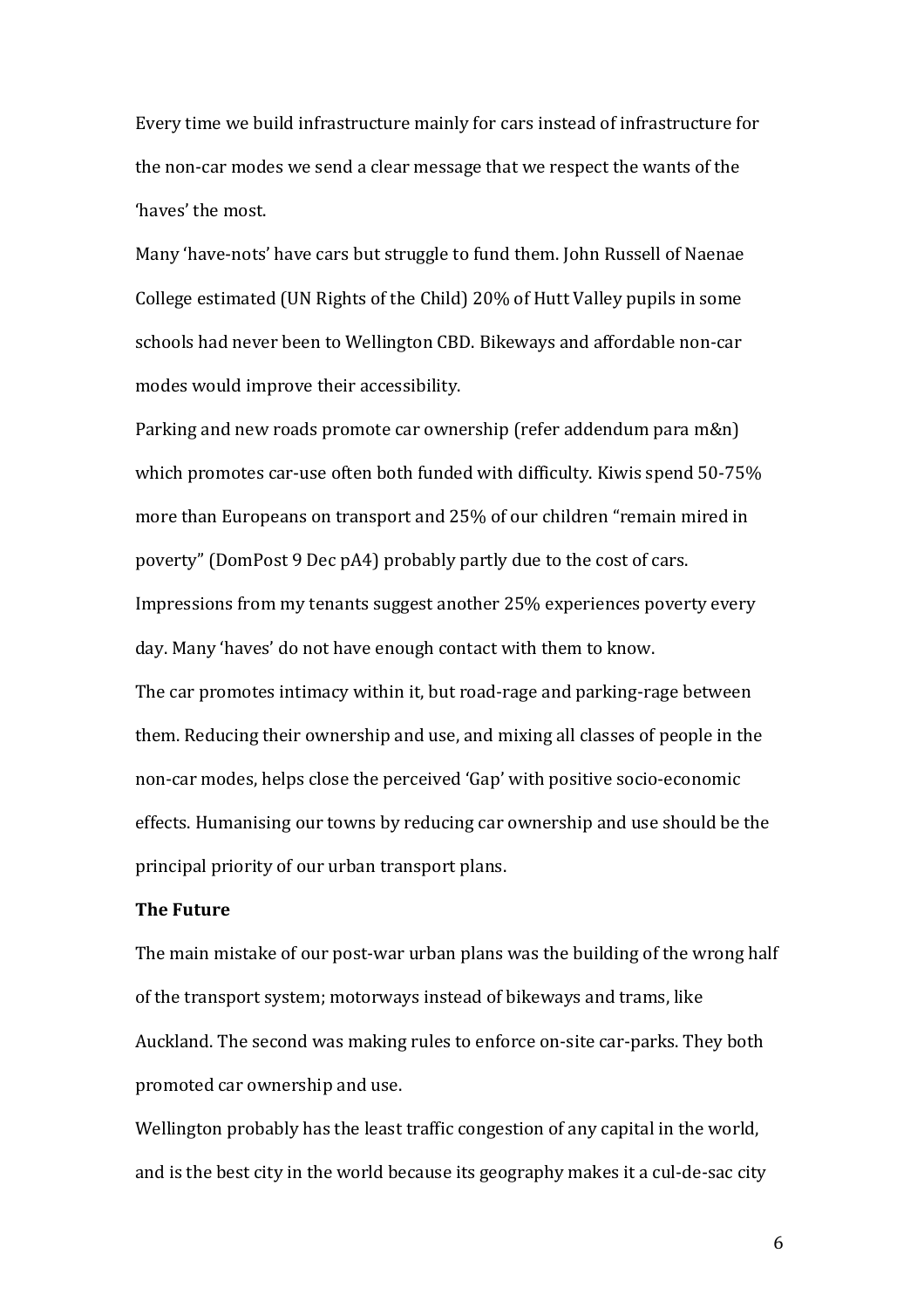of mainly flat valleys with a flat CBD. It has no through-traffic, only cross-town urban traffic getting from one side to the other, which is most cost-effectively and socially-responsibly built using non-car modes. It will never have more than one main access, through South Kaiwharra, and only one tertiary access at Crofton Downs. After disasters only barges will handle bulk traffic. But for decades our politicians and transport agencies have been overwhelmed by their peer groups. Likewise City Engineers, trained in drainage, thought car traffic and parking had to be accommodated like sewage. They didn't realise traffic was a social science not a physical science. In 2010 most 'haves' were confident Celia would be a oneterm Mayor. Last October they were confident John Morrison would replace her. Governments have the mandate to govern but never got the mandate to promote urban car-use. They are behaving as though impartial surveys and many elections never happened, with great disrespect to city folk. And disregarding the present, and inevitable, downward trend of car-use

Government needs direction from the judiciary that investment in the non-car modes, especially bikeways, would sustainably manage the available resources for the social well-being of Wellington much better than the flyover.

### **Addendum; work-based research**

This addendum describes the basis of the above statements

#### Early Experience

a) For many decades I was in the right place at the right time. In 1956 I was the successful applicant to become the 2<sup>nd</sup> to last apprentice in the office of Wellington's leading architects W Gray Young. The building boom, created by the boom of the Oil Age, swamped his office. Like other architects we were overpromoted by the population explosion from cheap food from cheap oil. My introduction to the way grown men make briefs to promote cars came with the design of the Overseas Passenger Terminal and the Reserve Bank. The shore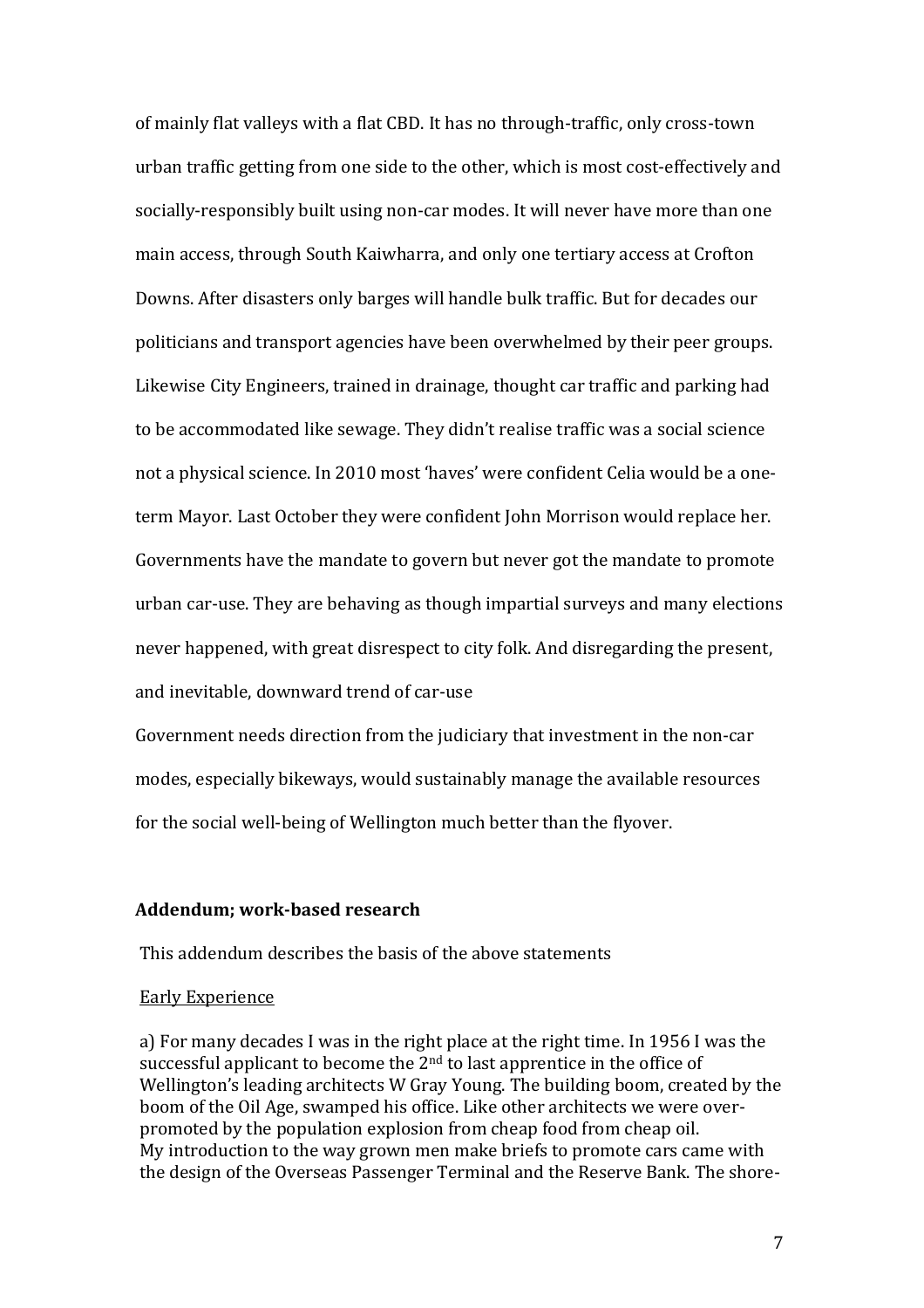end of the terminal was distorted to allow senior 'haves' to arrive in style at the expense of walkers.

Similarly, Kier Martin, the secretary to the Reserve Bank, insisted a wasteful forecourt be provided off The Terrace for senior folk to be seen delivered by car. This was my birth into the emotional pull of the automobile and the negative environmental decisions we make to 'look good'.

b) When making designs for Dalmuir House we knew the foundations were above and beside the proposed metro from the existing railway station. It was proposed under The Terrace with level pedestrian access to Lambton Quay, but it was accompanied by the planned urban motorway. The former would have been excellent for the city, probably making the latter an unnecessary luxury. The social effect on the life of the city would have been dramatic. But it didn't suit the powerful, who's first priority was to drive to their offices and park.

## Overseas Experience

c) I was then employed by Sir Robert Matthew in Edinburgh to document Block E Phase1 of the New University of Ulster, Coleraine, Northern Ireland. It was located on a green-field site with poor passenger transport (PT) for the students, but enough car-parks for the 'haves'. With hindsight it should have been on a brown-field site with excellent PT, like Victoria University has become. NZTA should take notice of our universities, their problems with cars and use of PT.

d) I bought a Victorian apartment over-looking the 450 acre park ,"The Meadows", to Edinburgh castle behind. The equivalent of the NZTA proposed a flyover (Meadows Bridge?) through it. I made a large sketch of it to show at a public meeting but didn't need to show it. Some of Edinburgh's many QCs attended and wiped the floor with the engineers thus killing the proposal stone dead in one meeting. In that case there were powerful 'haves' on both sides.

e) After reading urban planning at Edinburgh University I was made a Forward Planner in Livingston New Town, built on the lovely Almond Valley west of Edinburgh. I was in charge of 3 sq.kms. It was built for the emigrants leaving those areas of Glasgow being demolished for their new urban motorway and medium and high-rise flats.

The beautiful valley of rich arable land, subdivided with stone walls and rows of deciduous trees, and its Georgian homesteads were cleared for motorways with 4.5 acre clover-leaf interchanges, each the area of a primary school, on a 2x1km grid, and terraces of houses with abundant car-parks. Few immigrants could drive because they had had no need to in Glasgow. Buses in the new town were routed mainly on a slow circuitous system of secondary roads. Pedestrians had to negotiate under-passes under the wide motorways which women and children dread, especially when they're flooded. The town of 100,000 people was designed by the 'haves' without using any successful precedent or social surveys, in the belief cars were an inevitable form of progress. The only part of the town built to high standards from readily available funds were the motorways funded by the equivalent of our NZTA using tax off cheap oil. By comparison children's playgrounds were starved of cash. As with the Basin Bridge, had professional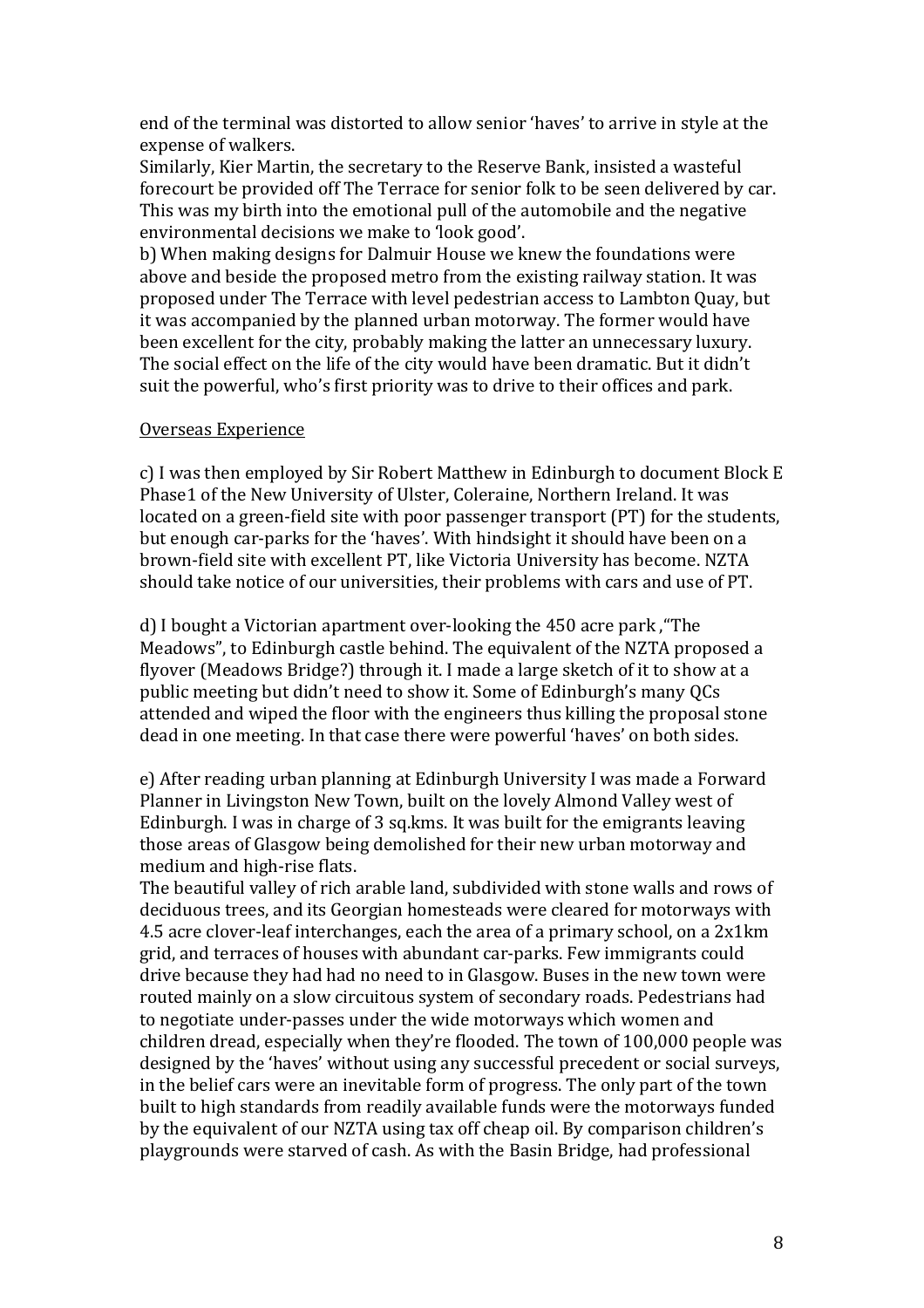surveys been made the people would have preferred a predominantly non-car transport system and denser neighbourhoods.

f) In 1971 I was put in charge of the quinquennial review of Glasgow's Central Area Plan. My team's main purpose was to record and predict changes, rather than guide the 'haves' with surveys to show them what they didn't want to know; that the 'have-nots' didn't want a motorway. In one year the homes and factories for 20,000 people were demolished and no record kept of where the emigrants went; probably many to Canada or Australia. The motorway and new flats were being built without any successful precedents or stated, or visual, preference surveys. We now know Glasgow should have been conserved by converting 2 flats into one, or 3 flats into two, and many small factories kept. Fortunately the Scottish Office took over and changed Glasgow's roading plans. One metro has been re-opened and another invigorated

g) I was then the successful applicant with the Foreign Office to the position of Urban Adviser to the city of Recife, Brazil. I chose not to accept it partly because colleagues who had accepted similar positions advised priorities of all 3rd world cities like Recife were clean water, good sewerage and transport systems based on bicycles, but if I didn't support the building of roads by their equivalent of our NZTA I would be set aside.

h) The main bad lessons of my overseas experiences is that the 'haves' through their traffic engineers and planners usually make plans based on their own perceptions without skilled surveys of public behaviour or preferences. They assumed the car represented progress, in ignorance of immense social effects.

## Post-1973 Experience

i) On returning to NZ one side of Katherine Mansfield Place and many houses on Tinakori Road had been demolished. The promised Bolton Street Cemetery Plaza over the motorway, and the metro behind Lambton Quay, had been cancelled on financial grounds, but government and the NRB had found the money to build the motorway which some of the 'haves' wanted

j) Since 1980 my offices have completed over 800 projects, many of them designed to District Plan rules requiring on-site parking. These rules promote car ownership, as paras m) & n) show, and were made without successful precedent or social surveys testing public values especially of the 'have-nots'. Wellington removed these rules from the CBD and local centres when they realised their negative effects.

k) In 1992 I joined a group to make the "SuperLink" light rail (LR) proposal to the airport. It is perfect for the density of Wellington's main corridor. Total population is not critical but density on the route is critical. Smart LR trams are socially very acceptable to all classes of people thereby mixing the 'haves' with the 'have-nots'. 'Rubbing shoulders' has very important social effects. Cars prevent it and have the opposite effects. Funds for the Bridge should be allocated for cycling to schools and LR. They would start habits to discourage our young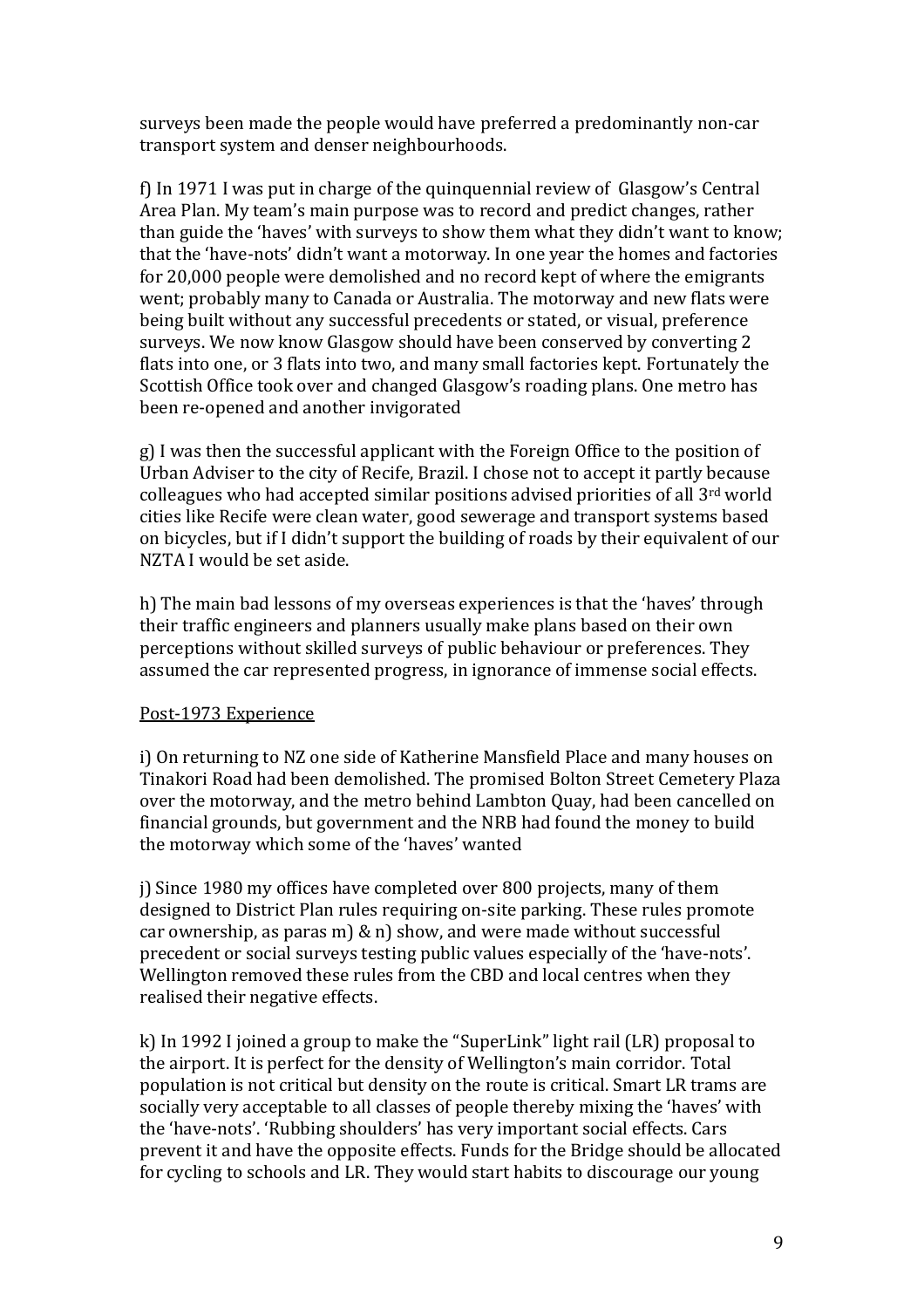from becoming boy and girl racers copying their petrol-head parents as they have.

# Recent Experience

m) My adult children persuaded me to join them in buying terraces of six cottages in Levin. They had terraces of six carports behind them of which 5 were full. One cottage was let to a couple who couldn't drive, so their carport was empty. They asked to be paid to paint their interior. Shortly afterwards they rang desperate for cash. They had bought a car to fill their carport, just to polish it, and to feel respected by their neighbours! Whenever I visited the site, by train and bike, all 6 cars were parked. I had the feeling all the tenants struggled to fuel them and went on short trips only, but had to have them to buy respect.

n) I recently worked on a 10-bedroom house in the Hutt Valley converting it into a pair of semi-detached 5 bedroom dwellings. The rules required 4 on-site carparks. Three of the tenant 'have-nots' owned cars. Two of them couldn't afford to maintain them and they were not registered. A beneficiary had inherited the other car. He usually went for a short drive whenever I made site visits. I sensed he couldn't afford much petrol but wanted to show he had somewhere to go and deserved respect.

On-site parking rules promote car ownership, which promotes car-use. Levin and the Hutt Valley are flat, and with mild climates, but residents won't become bike-dependent en-masse until all their roads are narrowed or calmed for highclass cycle lanes to attract the 'haves' and thereby attract the 'have nots'.

p) Looking good and status, not need. A nephew Damon Shelly ex.President of the USA BMW Dealers Assoc said; "I sell want not need". Another owns a red TransAm GT "mainly to pull chicks". Only one of my 12 nephews uses me as a mentor for cycling

q) 'Haves' briefs and experts located the airport terminals on the wrong side of the runway making transport to them arduous; elevated Frank Kitts Park and Queens Wharf for underground car-parks which block views of the harbours, put the authority into a debt spiral and did not save the commercial uses above them; elevated the hospital over a car-park and made unsheltered pedestrians climb up from the 'loser-cruisers', thereby discouraging the active modes and good health. Windowless Te Papa should have been located on the vacant pre-Reading site beside a bus stop and the largest car-park in Wellington.

In summary we are not good planners, especially in anything to do with transport

A good starting point for transport social effects is;

The Social and Distributional Impacts of Transport: A Literature Review Julia Markovich and Karen Lucas Working Paper N° 1055 August 2011 Transport Studies Unit School of Geography and the Environment